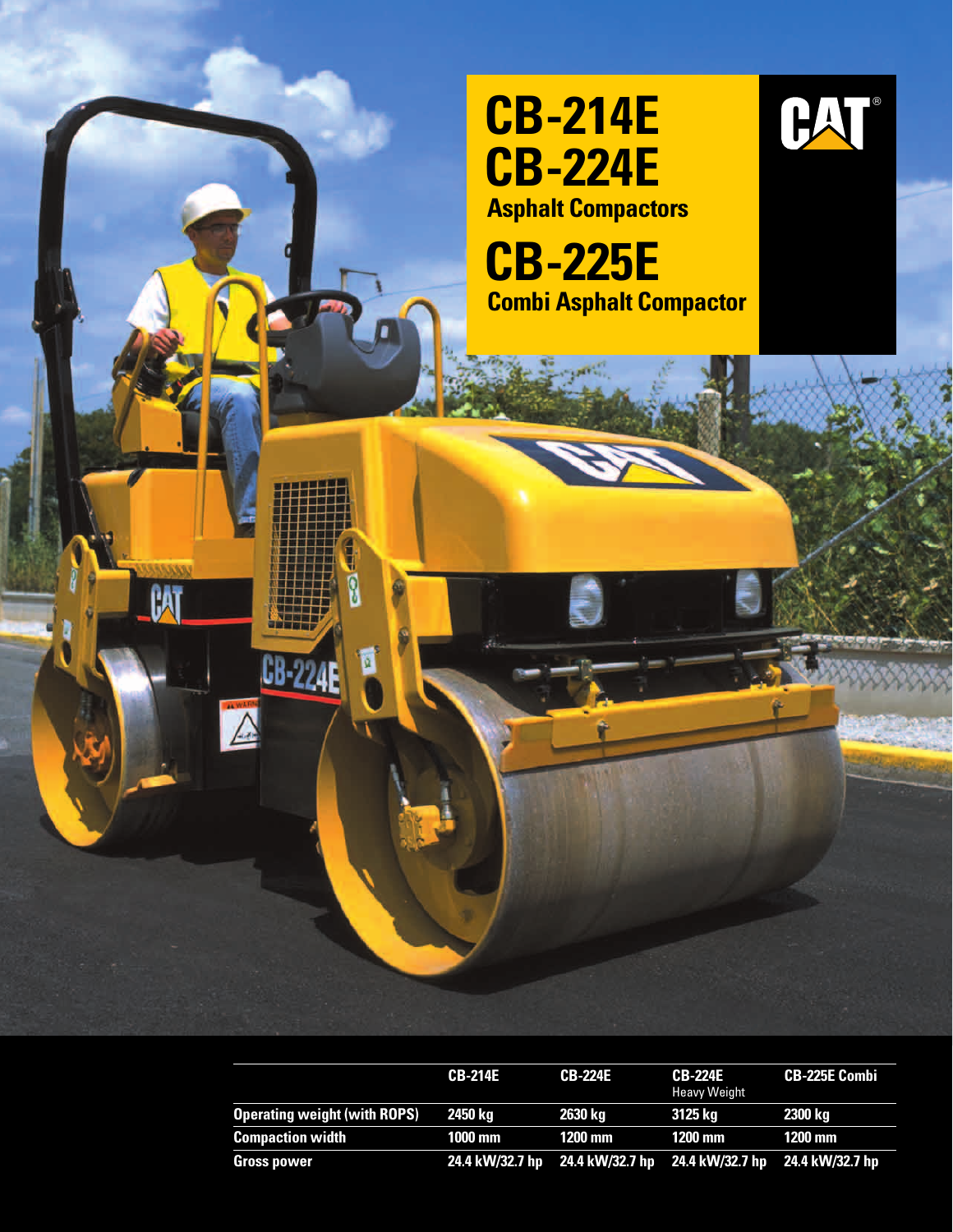### **Production-Sized Results in Small Packages**

*Maneuverability, transportability and versatility are combined in easy-to-operate machines that will help you meet and exceed your tons-per-day production needs.*



**Versatility.** The CB-214E, CB-224E and CB-225E are versatile machines that can be used as the only compactor on small sized jobs or on larger jobs as a support roller for high-production compactors. As a support roller, they work well for turning lanes, cross-overs, shoulders and other similar sized jobs.

**Wide drums.** With its 1000 mm wide drums, the CB-214E is well suited for rental customers and contractors or agencies that maintain streets, roads, alleys or are adding paths to parks and recreation areas. In these applications, the tight turning radius and easy maneuverability make it a perfect match.

#### **Production capabilities.** The CB-224E provides greater production capabilities with its 1200 mm wide drums. Its high amplitude and drum width give it the capacity to achieve a tons-per-day production rate that make it an excellent match for shoulders, small parking lots, lane additions or other similar sized jobs.

#### **Versatility driven**. Meanwhile,

the CB-225E is versatility driven. Its steel front drum and rubber tired rear wheels allow it to function as both a vibratory and a pneumatic compactor. The CB-225E produces a tight mat with a smooth finish.

#### **Comfortable and convenient operating**

**environment.** All three machines provide a comfortable and convenient operating environment that contribute to the versatility of the machines. The roomy operator's station provides excellent visibility to drum edge or tire contact points. Their low-profile design provides great visibility to the front or rear.

### **Quiet machine.** In addition,

the machines are quiet for the operator and spectators, especially beneficial on commercial jobs when compaction must coincide with day-to-day business operations.

#### **Extensive dealer network.**

Caterpillar compactors are supported by an extensive dealer network and parts distribution system as well as by Caterpillar dealer representatives that are highly trained and motivated. Caterpillar offers a comprehensive line of asphalt pavers, cold planers, compactors, reclaimers and stabilizers.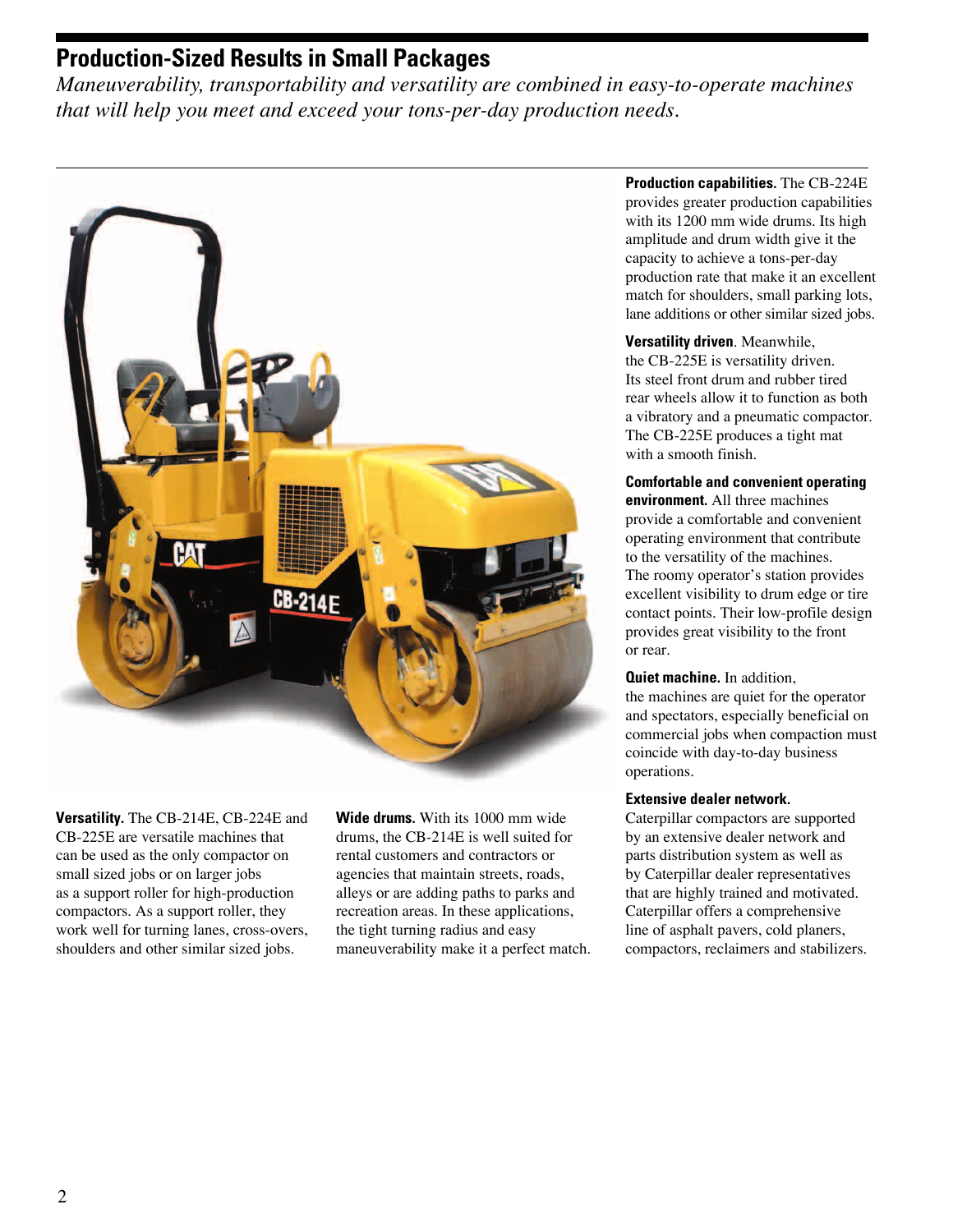# **Caterpillar® 3013C Engine**

*Reliable and durable diesel engines for years of low maintenance operation.*



**Balance and speed.** Precise balance and optimum running speed for quiet and efficient operation.

**Liquid-cooled engine.** The liquid-cooled engine operates at low temperature helping reduce component wear.

**Injection timing.** Variable injection timing provides highly efficient combustion eliminating visible smoke.

**Oil service interval.** Standard 500 hour oil service interval reduces operating costs.

**Stage II compliant.** Engine meets EU Stage II off highway emissions standards.

### **Vibratory System**

*Precise system delivers optimum compactive force.*



**Pod-style weight housings.** They are assembled and sealed at the factory to ensure cleanliness, extended bearing life and easy field exchange/service.

**Bearing lubrication.** Change interval for bearing lubrication is every three years or 3000 hours.

#### **Frequency and amplitude.**

Balance between frequency and amplitude provides a good mat finish for commercial work.

**Vibratory delay.** Vibratory delay option allows front drum to vibrate before the rear drum.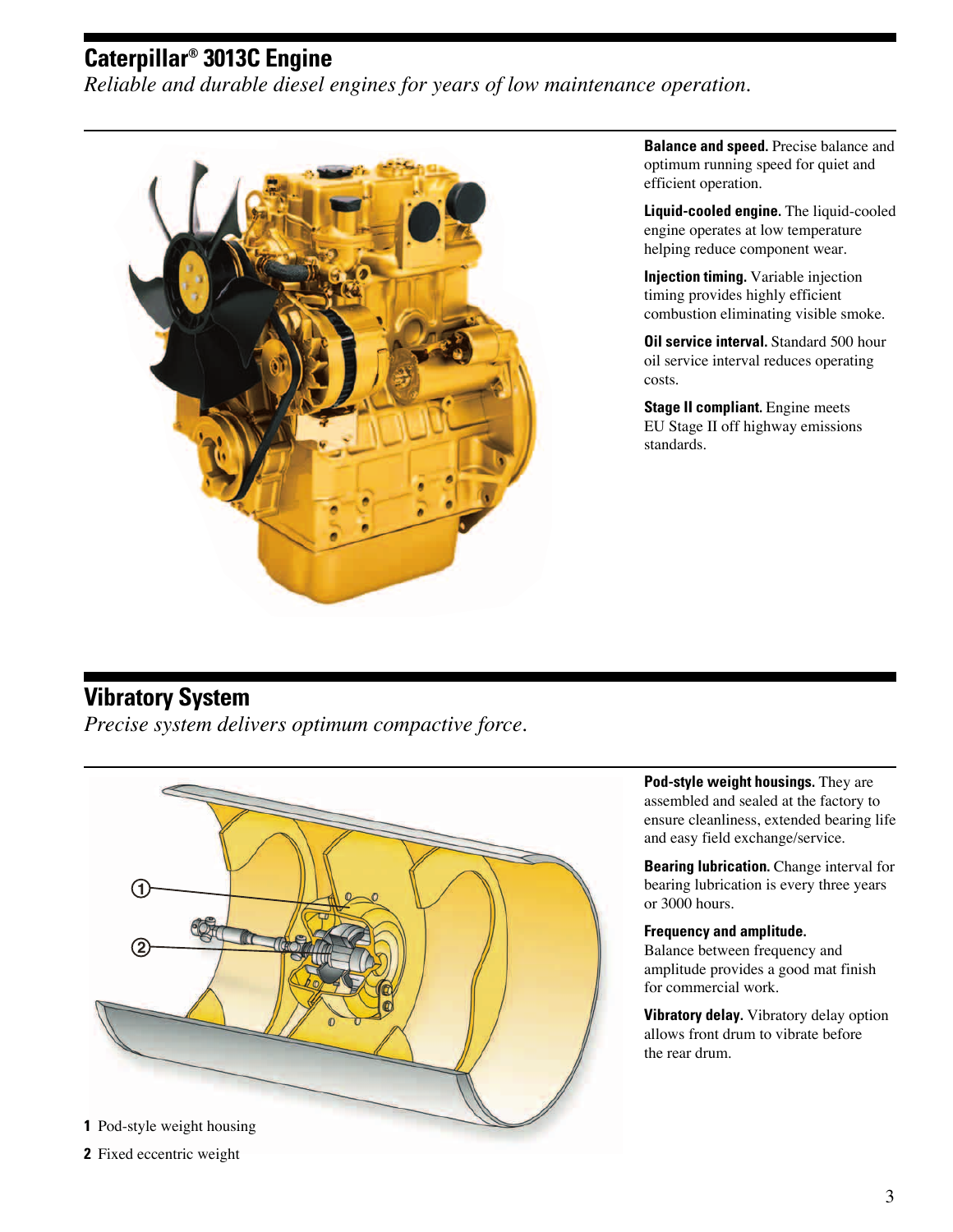### **Operator Comfort**

*Operating ease and comfort promote all-day productivity.*



#### **Single propel lever control.**

It provides simplified operation, making the machines a perfect fit for operators.

**Instrument panel.** Easy-to-understand instrument panel integrates warning lights for main functions, fuel gauge, water spray and switches, allowing the operator to quickly verify the status of machine systems.

**Sound levels.** Low sound levels make the machines comfortable for both operators and spectators.

# **Operator's Station**

*The machines for EC territories are equipped with a suspended seat with switch that prevents movement of the machine if the operator is not seated.*



**Seat.** Durable suspension or nonsuspension seat arrangements offer day long comfort.

**Ignition key switch.** The ignition key switch automatically enables engine pre-heat system.

**Operator's station.** The operator's station is isolated with four rubber mounts that help eliminate vibration before it reaches the operator, controls and instrumentation.

**Lockable cover.** The lockable cover protects instrumentation and gauges.

This machine is shown with an optional sliding seat. See optional equipment (pg. 11) for seat and operator station configurations.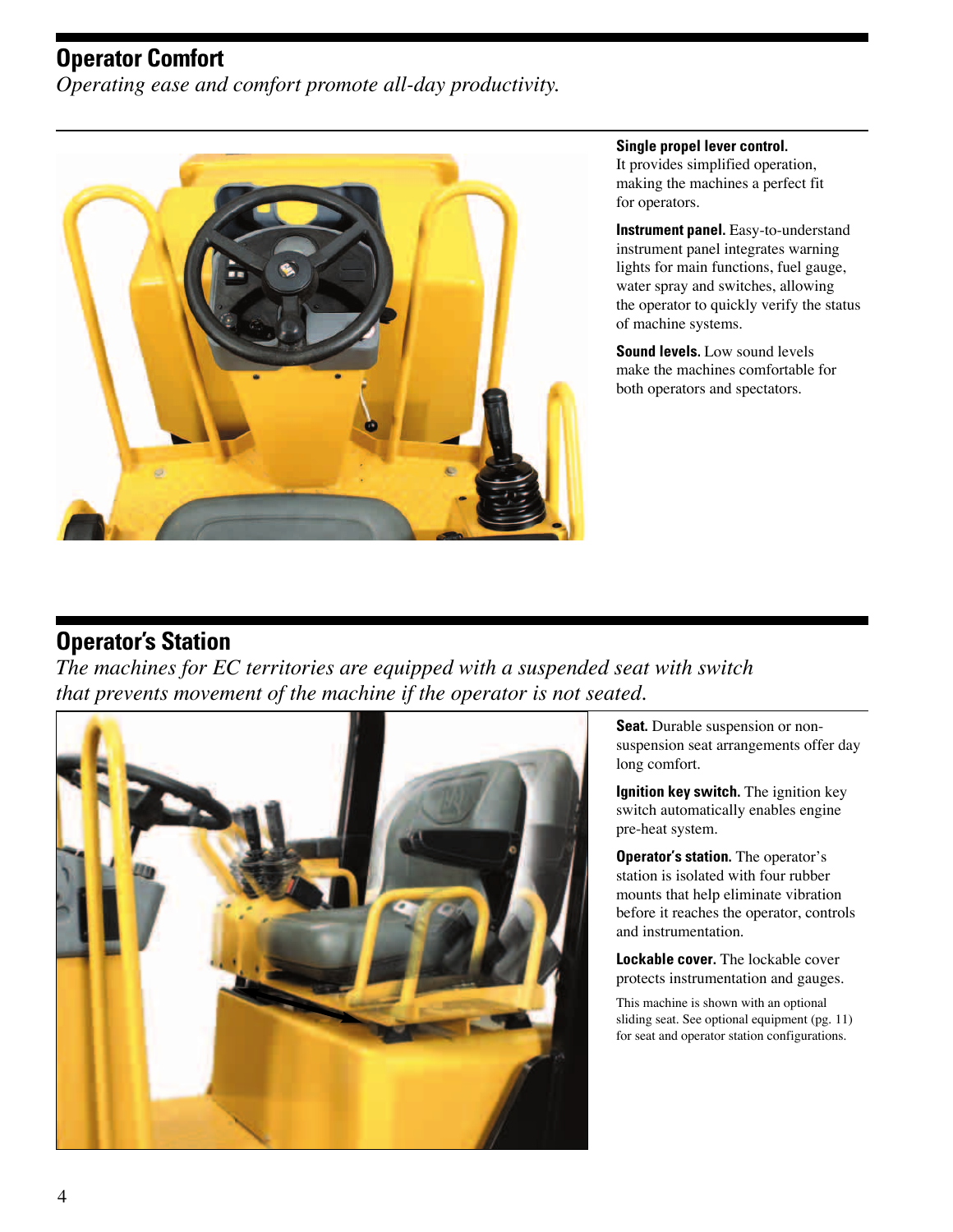### **Excellent Forward and Rearward Visibility**

*Low-profile design provides convenient control of machines.*



**Forward visibility.** Excellent forward visibility allows the operator to see objects 0.58 m high and 1 m in front of the machine.

**Rearward visibility.** Rearward visibility is even better. Operator can see objects that are 0.35 m behind the machine and flush to the surface.

**Engine enclosure.** The low-profile engine enclosure provides unobstructed sight lines to ground personnel working near machine.

# **Water Spray System**

*Corrosion-proof system and extended-life components provide reliable operation.*



**Spray capabilities.** Constant or intermittent spray capabilities provide extended operation between refills.

**Water filtration.** Triple water filtration reduces machine downtime caused by system clogs.

**Water pump.** Extended-life water pump provides optimum spray and flow.

**Water pump and filters.** They are conveniently located for easy access.

**Water tank drain.** Large water tank drain allows system to be drained in less than five minutes.

**Spray bar shields.** Optional front and rear spray bar shields prevent wind displacement of water.

**Optional water tank.** Optional 70 liter water tank increases production between refills (CB-214E and CB-224E only).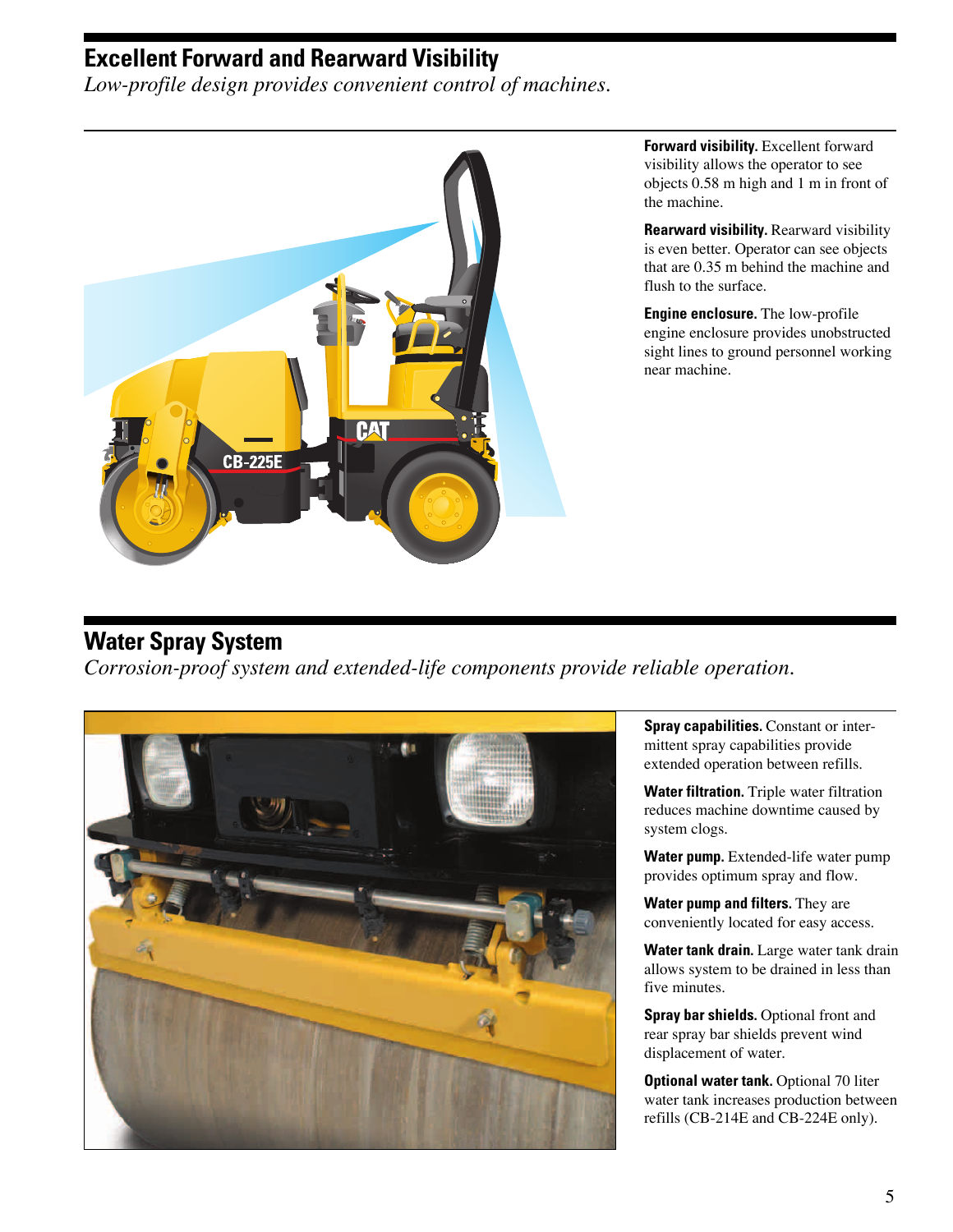### **Drum Design Keeps Production High**

*Machined drum surfaces help ensure a smooth mat.*



**Drum edges.** Specially designed drum edges help eliminate marks on deep lifts or when turning.

**Rolled steel plate.** Drums are constructed of rolled steel plate and are finished to reduce surface irregularities.

**Rubber mounts.** Replaceable rubber mounts isolate vibration and enhance vibratory capabilities.

**Self-adjusting scrapers.** Each drum is fitted with two retractable, spring-loaded, self-adjusting scrapers, positioned at the front and rear of each drum.

**Steel plates.** Ends of each drum are fitted with steel plates that help prevent rocks, soil, asphalt or other material from entering the ends of the drums.

# **Tires Enhance Versatility – CB-225E**

*Tires manipulate the mat under and between its wheels.*



### **Front drum and rear rubber tires.**

Steel front drum and rubber tires at the rear allow a single machine to function as both a double drum and pneumatic compactor.

**Rubber tires.** Four rubber tires generate a high ground contact pressure that penetrates deep into the lift.

**Flexible tires.** Because the tires are flexible, horizontal pressures develop, assisting with compaction.

**Adjustable scraper.** Each tire is fitted with a replaceable, adjustable scraper. The scrapers can be positioned above the tires when the they are not needed.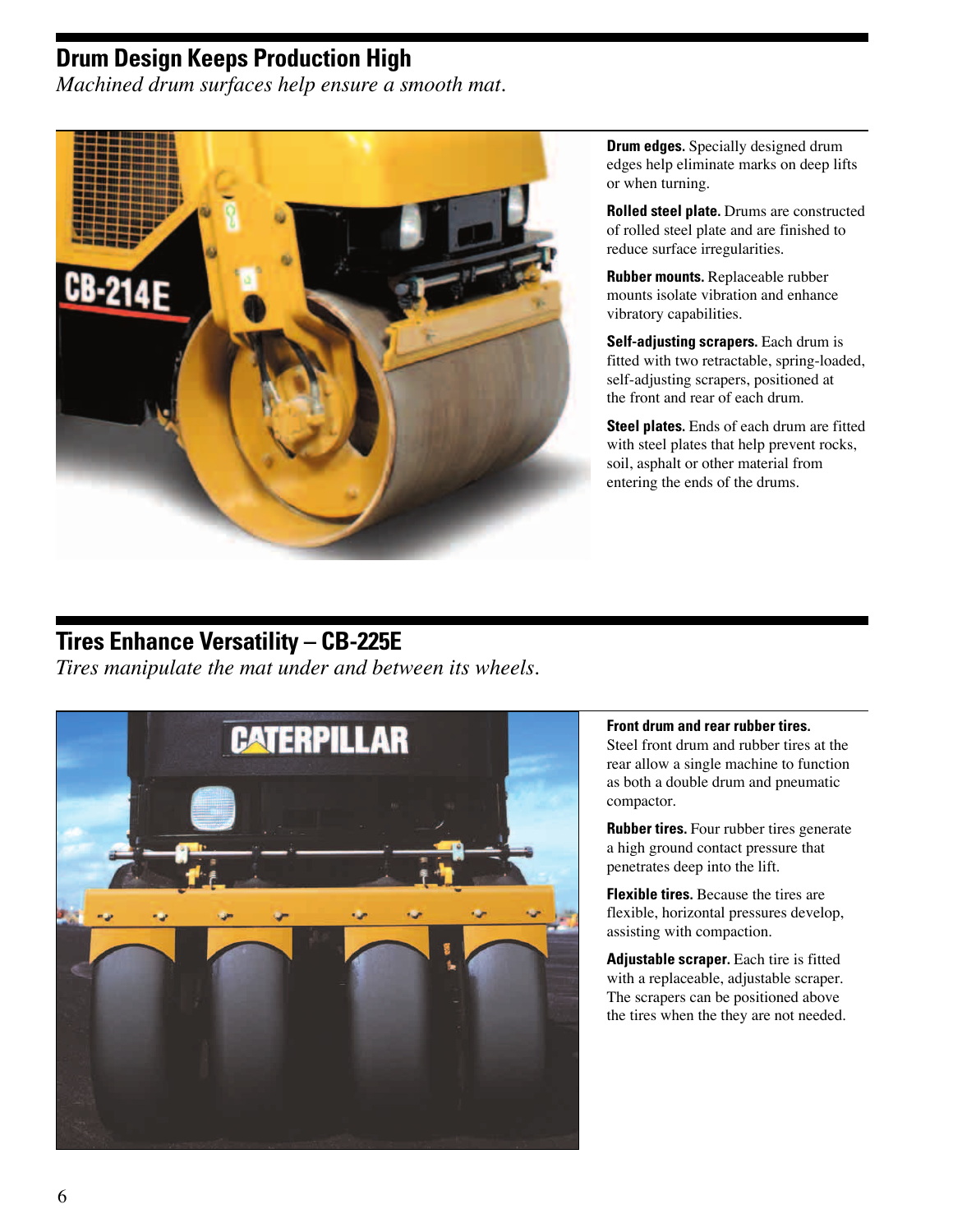# **Serviceability**

*Time-saving features reduce maintenance requirements and increase production.*



**Engine enclosure.** Fiberglass engine enclosure pivots upward and locks open with a prop rod.

**Service points.** External engine components, hydraulics and routine service points are clustered in easy-toaccess locations.

#### **Daily Visual Maintenance.**

Daily Visual Maintenance system simplifies verification of fluid levels and filter conditions.

**Oils.** Extended-life oils increase maintenance intervals for the vibratory system, hydraulic system and engine oil.

**Drains.** Remote-mounted drains for hydraulic and engine oils provide simplified collection of fluids.

**Hydraulic test ports. Quick-connect** hydraulic test ports. simplify system diagnosis.

**Wiring.** Electrical wiring is color-coded and numbered for simple troubleshooting.

**All-weather connectors.** Nylon-braided wrap and all-weather connectors ensure electrical system integrity.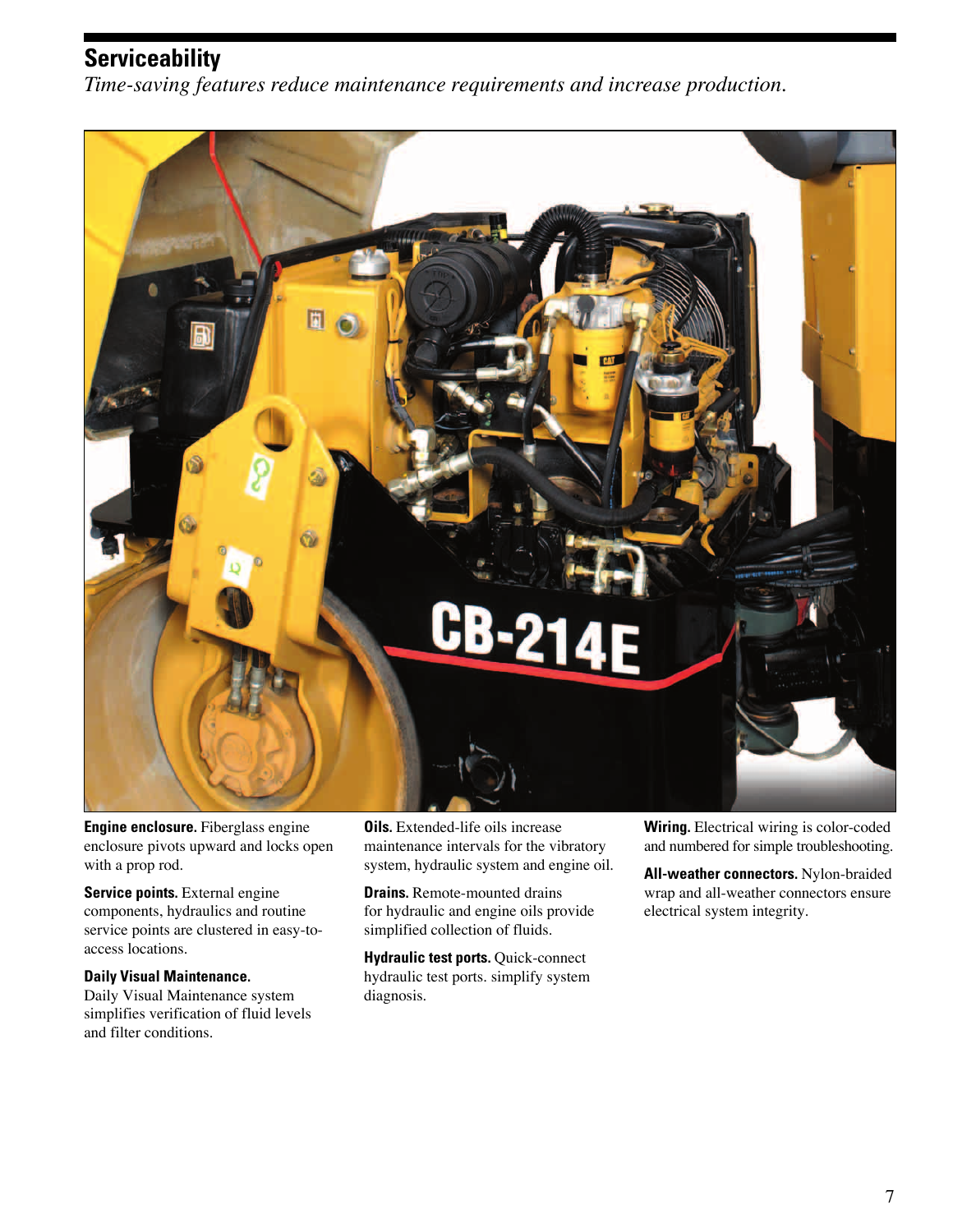### **Engine**

Caterpillar 3013C naturally aspirated, water-cooled, 4-stroke, 3-cylinder diesel engine. Meets 97/68/EC Stage II emission standards.

| <b>Ratings at 2800 rpm</b> | kW        | hp |
|----------------------------|-----------|----|
| Gross power                | 24.4 32.7 |    |

The following ratings apply at 2800 rpm when tested under the conditions for the specified standard:

| Net Power       | kW | hp      |
|-----------------|----|---------|
| <b>ISO 9249</b> |    | 23 30 8 |
| EEC80/1269      |    | 23 30 8 |

Net power advertised is the power available at the flywheel when the engine is equipped with fan, air cleaner, muffler, and alternator.

#### **Dimensions**

| <b>B</b> ore | 84 mm                |
|--------------|----------------------|
| Stroke       | $90 \text{ mm}$      |
| Displacement | 1496 cm <sup>3</sup> |

Dual-element, dry-type air cleaner with visual restriction indicator.

### **Transmission**

**CB-214E and CB-224E** – Variabledisplacement piston pump supplies pressure flow to fixed-displacement hydraulic motors that drive the front and rear drums.

**CB-225E** – Variable-displacement piston pump supplies pressure flow to a fixeddisplacement hydraulic motor that drives the front drum, and the pump supplies pressure flow to two fixed-displacement motors that drive the rear wheels.

A propel lever located at the operator's station provides smooth hydrostatic control of the infinitely variable speeds in both forward and reverse.

#### **Speed**

| CB-214E/224E/225E    | $0-10$ km/h  |
|----------------------|--------------|
| CB-224E Heavy Weight | $0-7.5$ km/h |

### **Instrumentation**

The control console includes: steering wheel; water spray system switch; vibratory drum selector switch; horn; hazard flasher control; engine start switch with preheat; parking brake. The instrument panel cluster integrates the fuel level indicator, service hour meter and also light indicators for: roading lights, parking brake, hydraulic oil temperature, engine coolant temperature, alternator, engine oil pressure, vibration on, engine preheat, turn signals. The vibratory system is actuated with a switch on the top of the propel lever. When the vibratory system is activated, a vibration indicator light illuminates. The engine throttle control is located on the right side of the control console pedestal. If equipped with optional light packages, switches are located on the control console.

The machine is protected from vandalism with several covers. The control console, hood and compartment for the Operation and Maintenance Manual are equipped with lockable covers.

### **Brakes**

Brake systems meet ISO 3450 and EN500-4.

#### **Service**

• Closed-loop hydrostatic drive system provides dynamic braking during machine operation.

#### **Secondary and Parking**

• A spring-applied, pressure-released brake inside each propel motor immobilizes the roller. Activation is by a switch on the operator's console or when the engine is shut off.

### **Final Drives**

**CB-214E and CB-224E** – High-torque, low-speed hydraulic motors directly drive each drum.

**CB-225E** – High-torque, low-speed hydraulic motor directly drives the front drum, and two high-torque, low-speed hydraulic motors directly drive the rear wheels.

### **Steering**

An engine-driven gear-type pump supplies hydraulic fluid for the steering circuit.

#### Minimum turning radius

|                   | <b>CB-214E</b>    |
|-------------------|-------------------|
| Inside drum edge  | $2510 \text{ mm}$ |
| Outside drum edge | 3510 mm           |
|                   | CB-224E/CB-225E   |
| Inside drum edge  | $2410$ mm         |
| Outside drum edge | 3610 mm           |
| Steering angle    |                   |

Hydraulic system: One 70 mm bore, double-acting cylinder powered by a gear-type pump. Output at 2800 rpm is 23 liter/min with relief valve at 117 bar.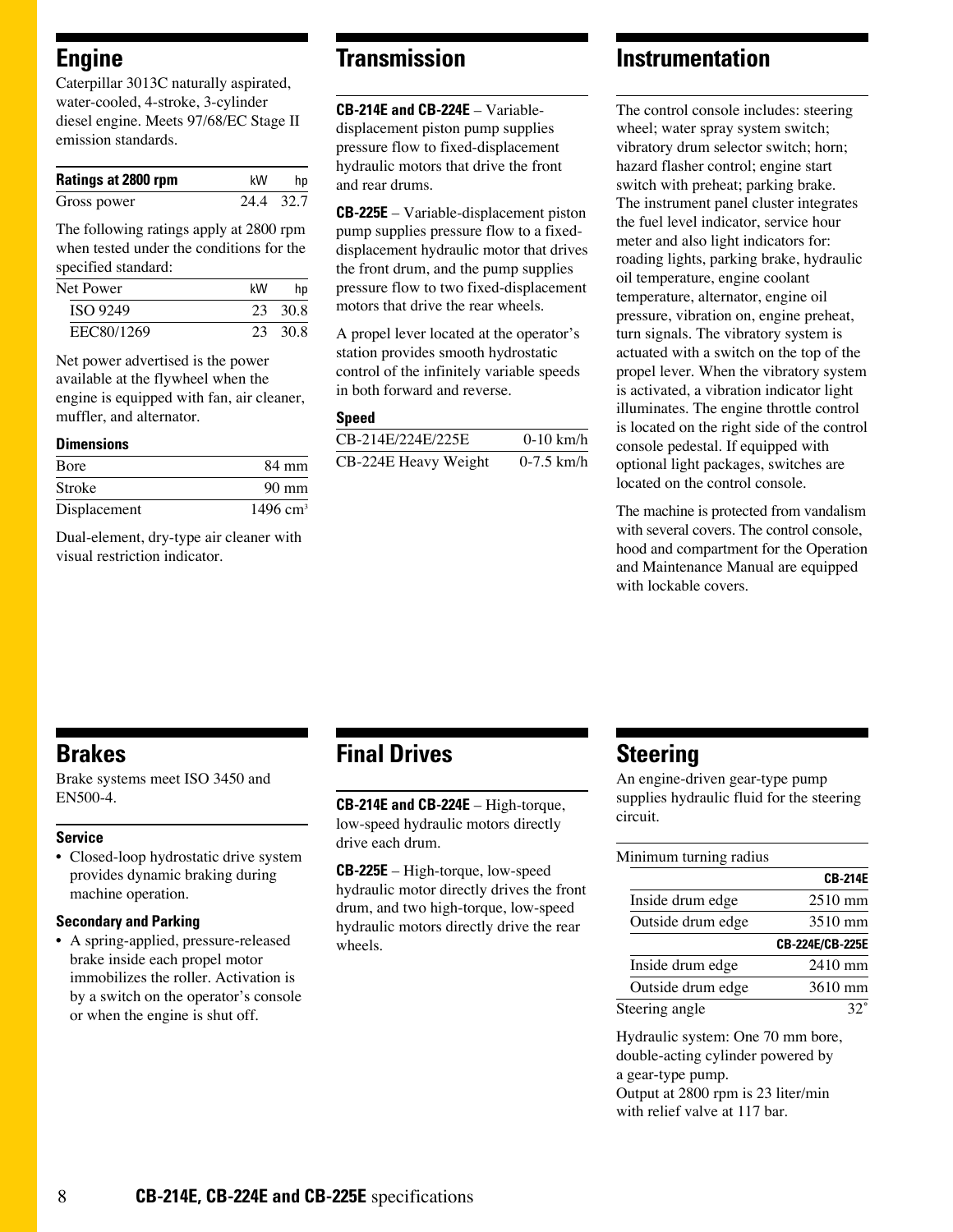### **Electrical System**

The 12-volt electrical system includes one maintenance-free Cat battery and color-coded and numbered wiring wrapped in nylon braid. The system includes a 55-amp alternator. The starting system provides 650 cold cranking amps.

### **Sound Levels**

The operator sound level measured according to the procedures specified in ISO 6394:1998 is 80 dB(A). The labeled sound power level is 109 dB(A) measured according to the test procedures and conditions specified in 2000/14/EC.

### **Wheels and Tires**

**CB-225E** – 9.5/65-15 6-ply tires are standard. Each tire is equipped with a replaceable scraper. The scrapers help clean asphalt or soil off the tires. The scrapers can be positioned above the tires when they are not needed. Wheels are on a fixed axle.

### **Frame**

Frame is fabricated from heavy gauge steel plate and joined at the center articulation pivot. Two self-aligning bearings on the pivot housing provide  $a \pm 32$  degrees steering angle, and a horizontal pin provides  $a \pm 10$  degrees oscillation angle. The articulation pivot is structurally reinforced for extended service life. For transport purposes, the articulation pivot can be secured at the zero steering angle.

### **Service Refill Capacities**

|                      | Liters |
|----------------------|--------|
| Fuel Tank            | 46.5   |
| Crankcase            | 6      |
| Hydraulic fluid tank | 26     |
| Hydraulic circuit    | 30     |
| Drum spray system    | 150    |
| Tire wetting system  | 70     |

### **Tire Wetting System**

Tire Wetting System allows a solvent to be sprayed on the tire surfaces, helping prevent asphalt from adhering to the tires. One spray nozzle is positioned above each tire. The system is controlled with an on/off switch on the control console.

Capacity 70 liters

### **Water Spray System**

Spray bars are constructed of stainless steel for corrosion resistance. The water tank is reinforced polyethylene. An electric water pump provides either continuous or intermittent spray. Intermittent spray setting increases spray time by 50 percent over continuous setting. Triple filtration includes a filter on the tank fill spout, an in-line filter at the water pump and filters on each spray nozzle. Spray nozzles are easily removed without tools for cleaning.

Capacity 150 liters

### **Weights**

Operating weights include lubricants, 80 kg operator, full fuel tank, full hydraulic system and half-full water tanks (all weights are approximate).

|                        | <b>CB-214E</b> | <b>CB-224E</b> | <b>CB-224E</b><br><b>Heavy Weight</b> | <b>CB-225E</b> |
|------------------------|----------------|----------------|---------------------------------------|----------------|
|                        | kg             | kg             | kg                                    | kg             |
| Operating without ROPS | 2390           | 2570           |                                       | 2240           |
| at front drum          | 1150           | 1250           |                                       | 1280           |
| at rear drum           | 1240           | 1320           |                                       |                |
| at rear wheels         |                |                |                                       | 960            |
| weight per rear wheel  |                |                |                                       | 240            |
| Operating with ROPS    | 2450           | 2630           | 3125                                  | 2300           |
| at front drum          | 1150           | 1250           | 1560                                  | 1280           |
| at rear drum           | 1300           | 1380           | 1565                                  |                |
| at rear wheels         |                |                |                                       | 1020           |
| weight per rear wheel  |                |                |                                       | 255            |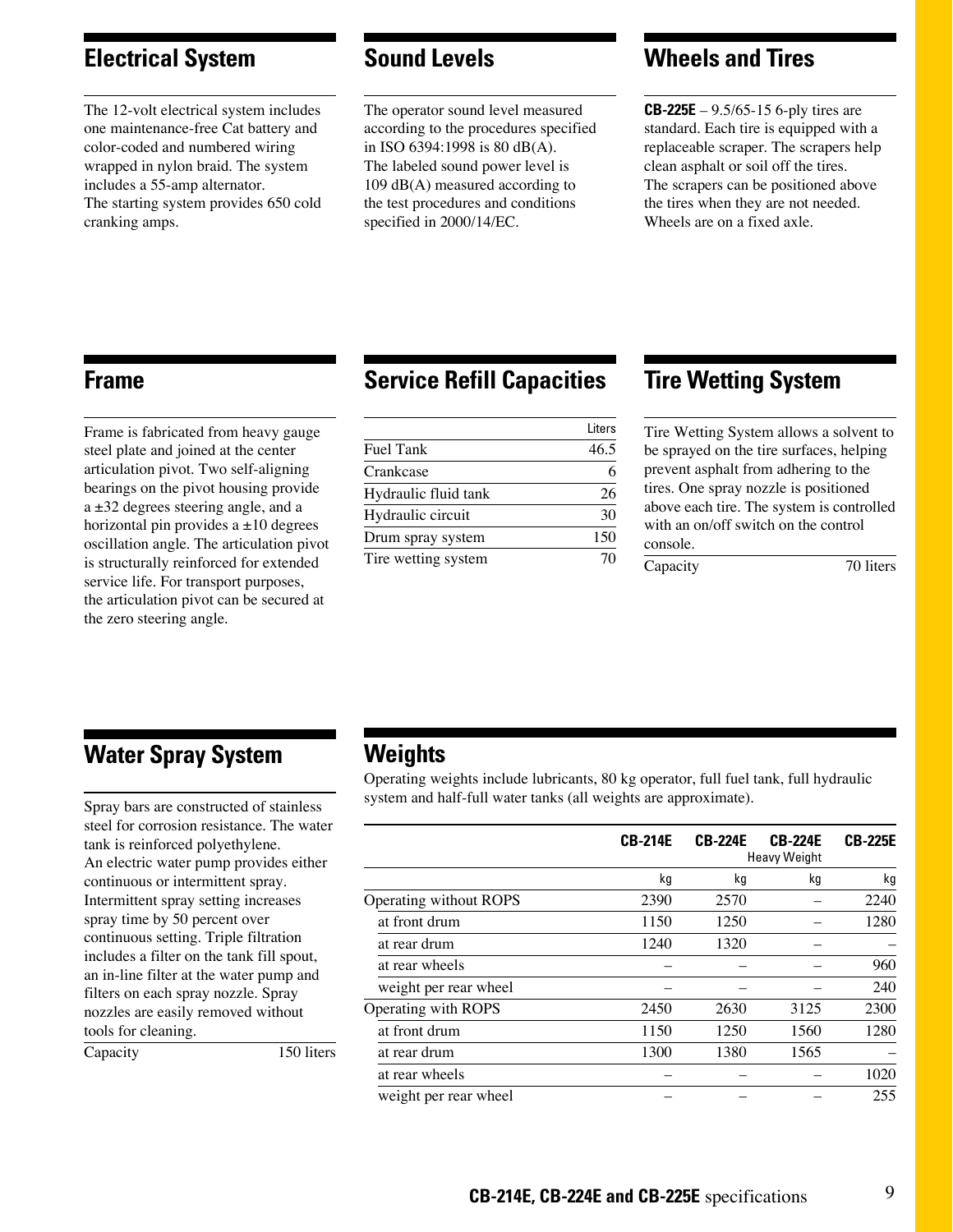# **Dimensions**

All dimensions are approximate.

|   |                          | <b>CB-214E</b> | <b>CB-224E</b> | <b>CB-224E</b><br><b>Heavy Weight</b> | <b>CB-225E</b>   |
|---|--------------------------|----------------|----------------|---------------------------------------|------------------|
|   |                          | mm             | mm             | mm                                    | mm               |
| A | Length                   | 2430           | 2430           | 2430                                  | 2430             |
| B | Wheelbase                | 1730           | 1730           | 1730                                  | 1730             |
| C | Drum diameter            | 700            | 700            | 720                                   | 700              |
|   | Drum shell thickness     | 13.5           | 13.5           | 23.5                                  | 13.5             |
| D | Tire diameter            |                |                |                                       | 9.5/65-15K 6-ply |
| E | Height at steering wheel | 1807           | 1807           | 1817                                  | 1807             |
| F | Height at ROPS           | 2589           | 2589           | 2599                                  | 2586             |
| G | Ground clearance         | 254            | 254            | 264                                   | 254              |
| н | Curb clearance           | 519            | 519            | 529                                   | 519              |
|   | Compaction width         | 1000           | 1200           | 1200                                  | 1200             |
|   | Machine width            | 1100           | 1300           | 1300                                  | 1300             |





# **Compaction Characteristics**

|                                      | <b>CB-214E</b>       | <b>CB-224E</b>       | <b>CB-224E</b><br><b>Heavy Weight</b> | <b>CB-225E</b> |
|--------------------------------------|----------------------|----------------------|---------------------------------------|----------------|
| Vibration selections                 | Front or both        | Front or both        | Front or both                         | Front          |
| Eccentric weight drive               | Hydraulic            | Hydraulic            | Hydraulic                             | Hydraulic      |
| Frequency                            | 63 Hz                | $63$ Hz              | $63$ Hz                               | 63 Hz          |
| Nominal amplitude                    | $0.5$ mm             | $0.5$ mm             | $0.3 \text{ mm}$                      | $0.5$ mm       |
| Centrifugal force per drum           | $27.6$ kN            | 31.4 kN              | 31.4 kN                               | 31.4 kN        |
| Load per cm of drum contact - Static | $12.3 \text{ kg/cm}$ | $11.0 \text{ kg/cm}$ | $13.0 \text{ kg/cm}$                  | $10.7$ kg/cm   |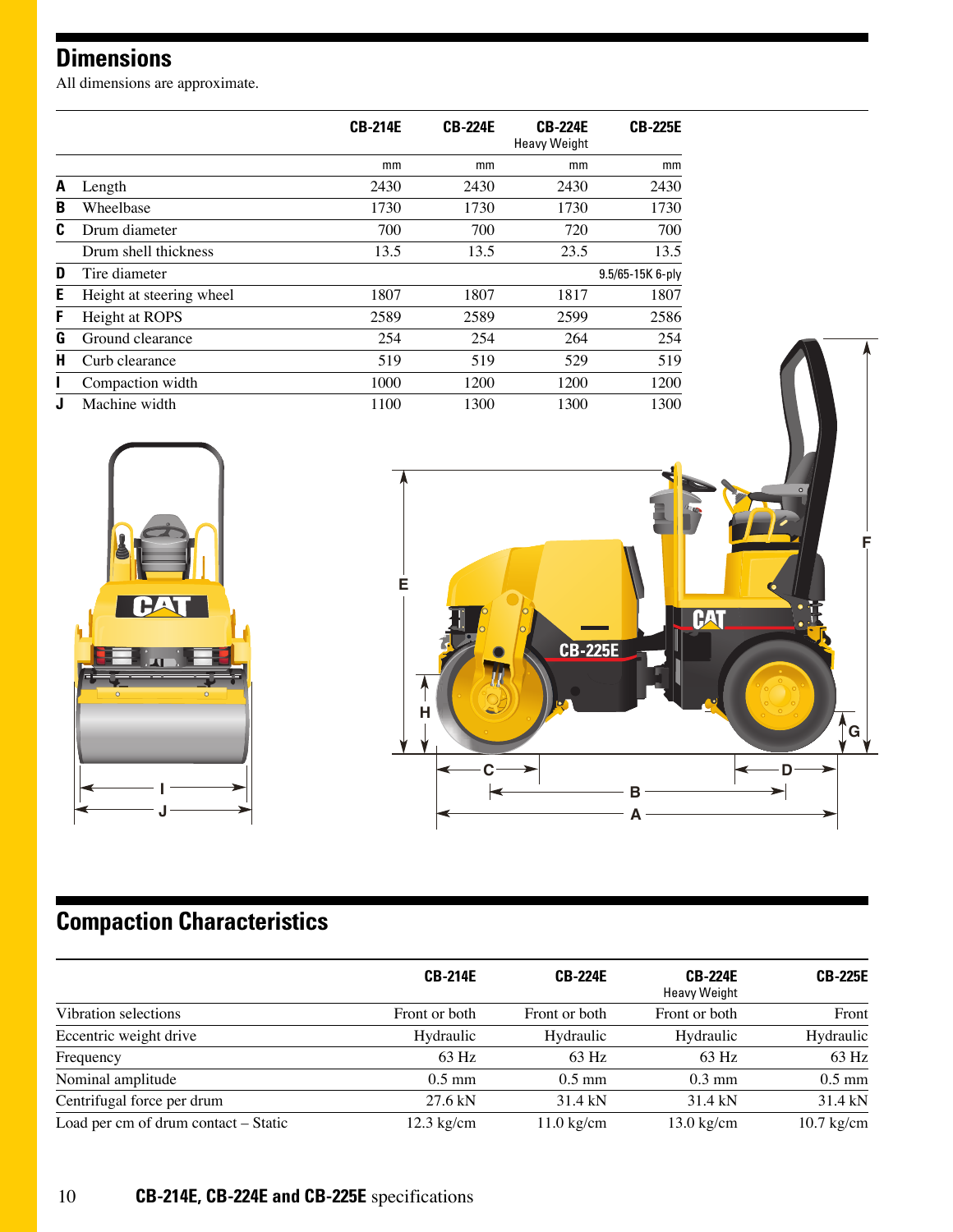# **Optional Equipment**

Standard and optional equipment may vary. Consult your Caterpillar dealer for specifics.

#### **Roll Over Protective Structure (ROPS)**

is a two-post structure that bolts directly onto flanges welded to the machine frame. The ROPS meets ISO 3471 and EN 500-4.

**Foldable ROPS** includes pivots that allows ROPS to fold, lowering shipping height. ROPS meets ISO 3471 and EN 500-4. The foldable ROPS is not compatible with the CB-224E Heavy Weight.

**Sun Canopy** is a thermo-formed plastic structure that blocks the operator's station from the sun. Structure is bolted to the ROPS.

**Work Light Package** consists of two front headlights and one independent rear work light.

#### **Roading and Working Light Package**

consists of two front headlights, two rear taillights, two front-position lights, turn signals, hazard lights and one independent rear work light.

**Rotating Beacon** includes an amber beacon and mount that can be attached to machines with or without ROPS.

**Spark Arrestor Muffler** helps eliminate burning carbon particles that can exit the muffler.

**Back-up Alarm** emits a high-pitched sound when the machine is in reverse.

**Suspension Seat** provides armrests, fore/aft and height adjustments.

**Suspension Seat with Seat Switch** provides armrests, fore and aft adjustment and a seat switch. The seat switch prevents movement of the machine when the operator is not seated. This arrangement is standard in the European Union.

**Sliding Operator Station** allows three different operating positions, left, center and right.

**Coco Mats** retain water as it is distributed by the water spray system. The mats allow water to seep out of them, providing continuous water distribution to drum surfaces.

**Heat Retention Device** helps trap heat and warms the tires on the CB-225E. The heat retention devices help eliminate asphalt from adhering to the tires.

**Spray Bar Shields** prevent uneven water distribution across the width of the drum due to wind.

**Light Protector Grids** prevent damage to the light assemblies.

**Water Tank** (additional) allows an extra 70 liters of water storage for a total capacity of 220 on the CB-2214E and CB-224E.

**Traction Control** transfers torque between the front and rear drum (CB-214E, CB-224E) for increased power on slopes.

**Heavy Weight Option** includes thicker drums and a specific ROPS that provide an additional 450 kg for increased versatility.

**Exhaust Deflector** modifies air flow under the front frame decreasing airborne particles.

**Rear Drum Vibratory Control** allows the operator to control the rear drum separately and includes the delay "ON" vibration system.

**Delay "ON" Vibratory System** controls the start of the rear drum to assist power management on slopes. Included in rear drum vibratory control.

### **Value Analysis**

### **Versatile Operation**

- High-frequency vibratory system
- CB-225E rubber tires make it effective on both asphalt and soil.

#### **Productivity**

- Responsive diesel power.
- High travel speeds.
- Nearly equal front-rear weight distribution.

### **Easy Control**

- Single lever control of forward/reverse speeds.
- Low-effort steering.
- Excellent visibility.

#### **Simplified Maintenance**

- Simple, durable design.
- Rugged construction for extended service life.

# **Total Customer Support System**

**Parts Availability –** most parts on the dealers shelf when you need them. Computer controlled emergency search system backup.

**Parts Stock Lists –** dealer helps you plan on-site parts stock to minimize your parts investment while maximizing machine availability.

**Service Capability –** dealer's shop or fast field service by trained technicians using latest tools and technology.

#### **Machine Management Services –**

effective preventive maintenance programs, cost-effective repair options, customer meetings, operator and mechanic training.

**Literature Support –** easy to use parts books, operation and maintenance manuals, and service manuals help you get maximum value equipment.

**Flexible Financing –** your dealer can arrange attractive financing on the entire line of Caterpillar equipment. Terms are structured to meet cash flow requirements. See how easy it is to own, lease or rent Caterpillar equipment.